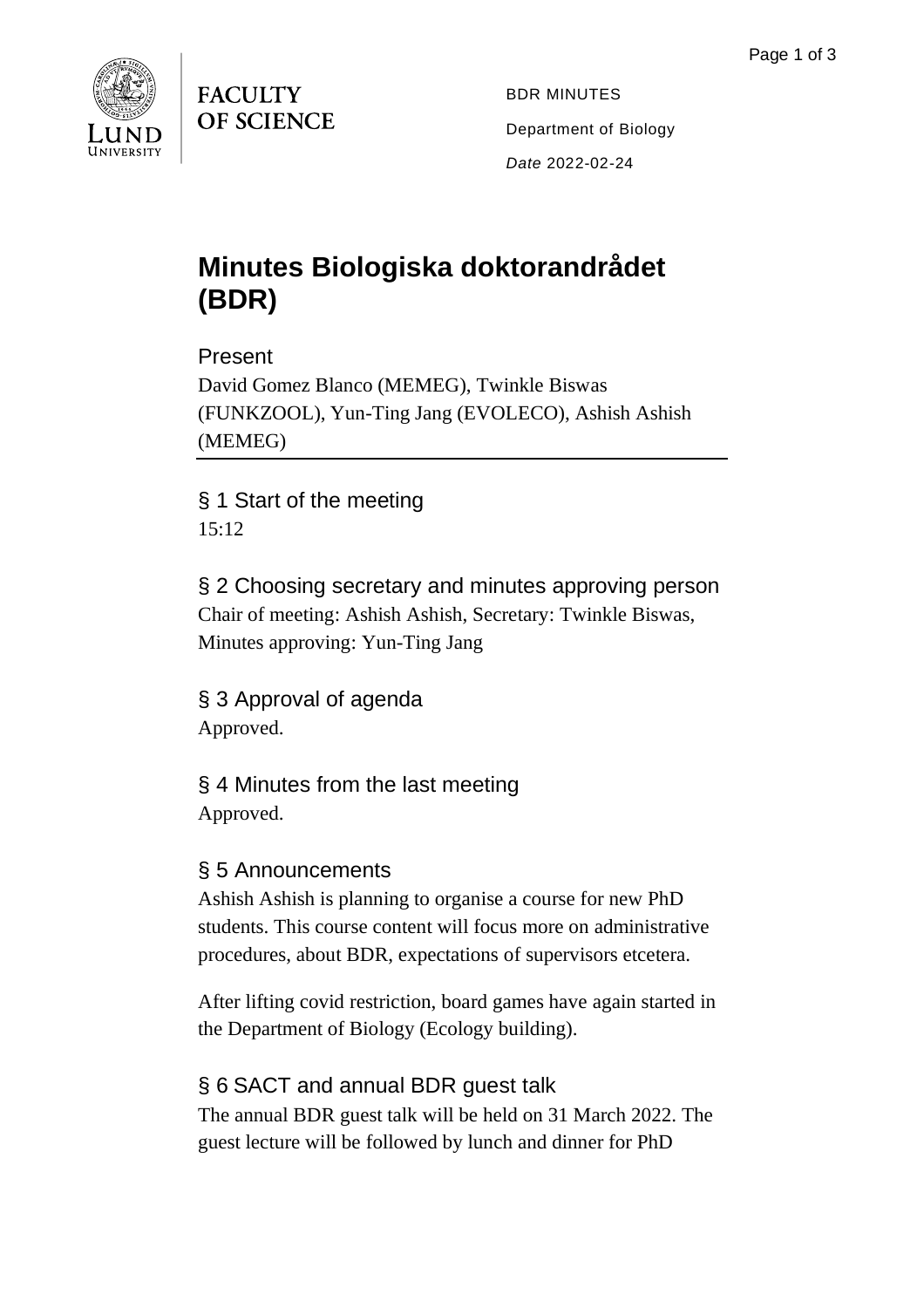students who would like to join Niclas Backström for meeting and additional discussion. David will send email to invite students who are interested in joining after talk discussion.

Nathalie Feiner contacted David to book couple of nights for Niclas Backstörm at Grand hotel. BDR need to book an accommodation and travelling tickets for Niclas Backström.

#### § 7 Guide for new PhD students and BDR invitation

Twinkle will send email to PhD students to join BDR and about the updated PhD guide.

#### § 8 Possible PhD event in April (or May)/PhD retreat

Simon Jacobsen Ellerstrand (MEMEG) would like to organise an event for PhD student meetup/workshop. The time need to be schedule so it should not clash with courses and also David will contact Peter Stenild Matthesen to discuss about finance.

#### §9 NDR election in April

NDR (Naturvetenskapliga Doktoandrådet) will organise an election for vacant positions in April. The due date for applying for the positions is 4 April.

#### § 10 Permanent reminders

- a. Late autumn call for nominations of guest lecturer.
- b. Early spring check with current PhD-representatives in the various organs if they want to keep their positions, and if not call for new representatives and nominate these for election through NDR. Elections take place in April/May with a change-over in positions in July.
- c. After NDR elections update lathunden with information for all new PhD students and the information for new foreign PhD students.
- d. January and September after scheduling the coming semester's meetings, invite the prefect and the vice prefect to join one of meetings.
- e. Intro PhD event.